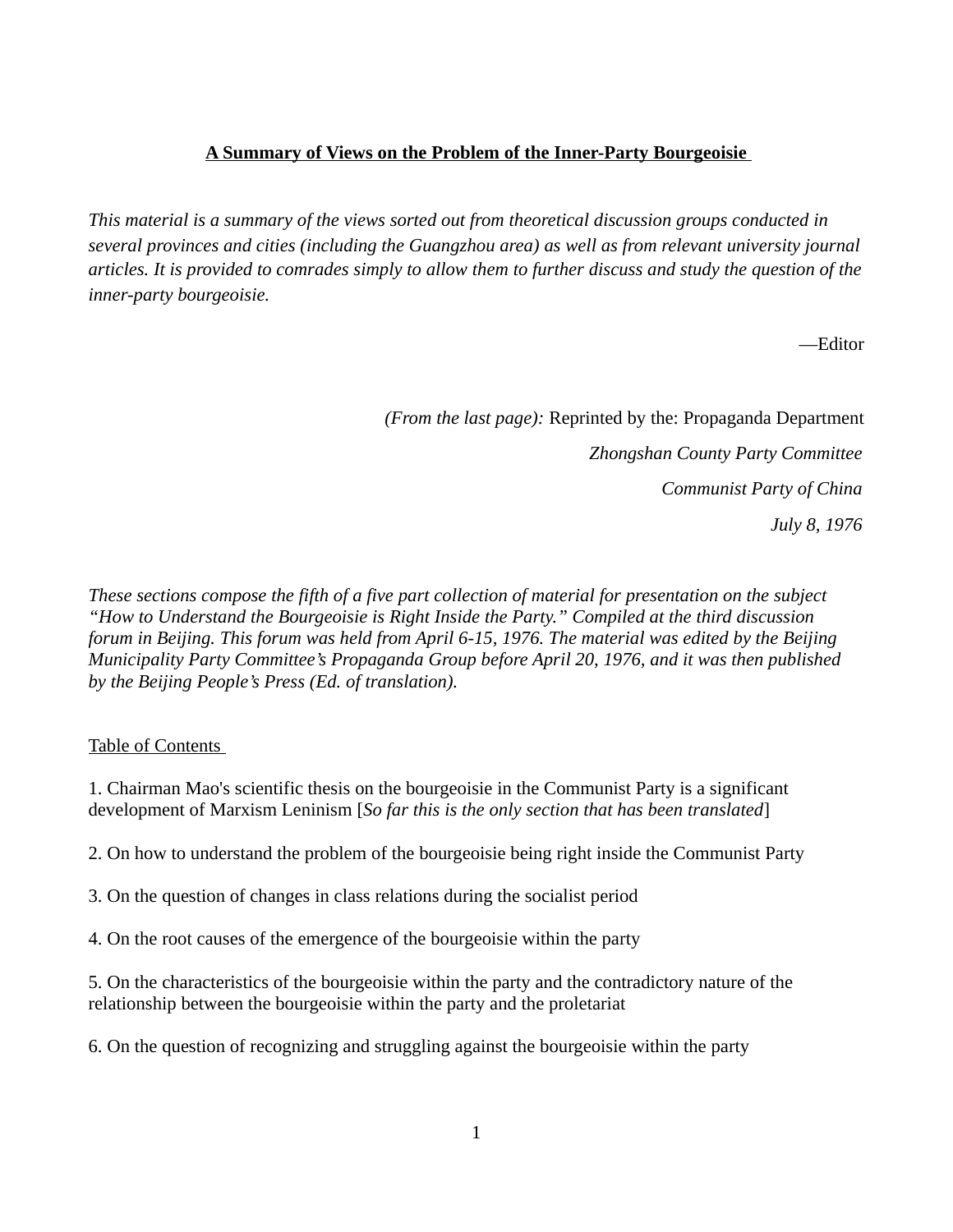## *Section 1 of 6:* **Chairman Mao's scientific thesis on the bourgeoisie in the Communist Party is a significant development of Marxism Leninism.**

## *This subject is elaborated on by several articles and discussion materials according to the following three aspects:*

*(1) (Chairman Mao) was this first throughout the historical development of Marxism Leninism to put forward the scientific thesis that the bourgeoisie is right inside the Communist Party. He pointed out where the main sources of danger for capitalist restoration reside during the historical period of socialism.*

In capitalist society, through infiltration, corruption and bribery by the bourgeoisie, the bourgeoisie's ranks are found within the workers' moment and within the Communist Party. However, the bourgeoisie's core, its primary force, and its primary ranks are found outside the workers' movement and outside the Communist Party. At this time [before the establishment of the Dictatorship of the Proletariat—Ed. of translation], the bourgeois headquarters was a bourgeois state machine controlled and manipulated by a small group of the big bourgeoisie. When analyzing the relationship between right opportunist factions and the bourgeoisie, the authors of the classics of Marxism-Leninism always pointed out their common class essence while also heavily emphasizing the dependence and subordination of these factions within the working class movement and within the Communist Party to the bourgeoisie in society. Marx and Engels said opportunists are vassals, tails, and children of the nonmonopoly bourgeoisie. Lenin said that revisionists are tools, lackeys, and agents of the monopoly bourgeoisie. In capitalist society, if the proletariat is to defeat the bourgeoisie, it must firstly destroy the bourgeois headquarters, immediately smash the bourgeois state machine and replace the bourgeois dictatorship with the dictatorship of the proletariat.

After the proletariat seized power, the new transformation in class relations produced class struggle with new characteristics. The bourgeoisie's attempts at early armed restoration were defeated. The socialist transformation of the system of ownership achieved a basic victory, and the bourgeoisie was repeatedly routed in its attacks on the political and ideological fronts. The class was isolated and disgraced. Under these circumstances, the opportunist faction within the party played an increasingly important role in the attempt at restoration of the entire bourgeois class. After the October Revolution, in the midst of the struggle against the Trotsky and Bukharin anti-Party cliques, Lenin was keenly aware of this new tendency of class struggle.

Chairman Mao led the great struggle of our people against modern revisionism and in carrying out socialist revolution and socialist construction. While doing so, he summed up the historical lessons provided by the restoration of capitalism within the Soviet Union and of the line struggles that followed our country's liberation. According to the new change in class relationships he continuously theoretically summarized the laws of the struggle between the proletariat and the bourgeoisie, and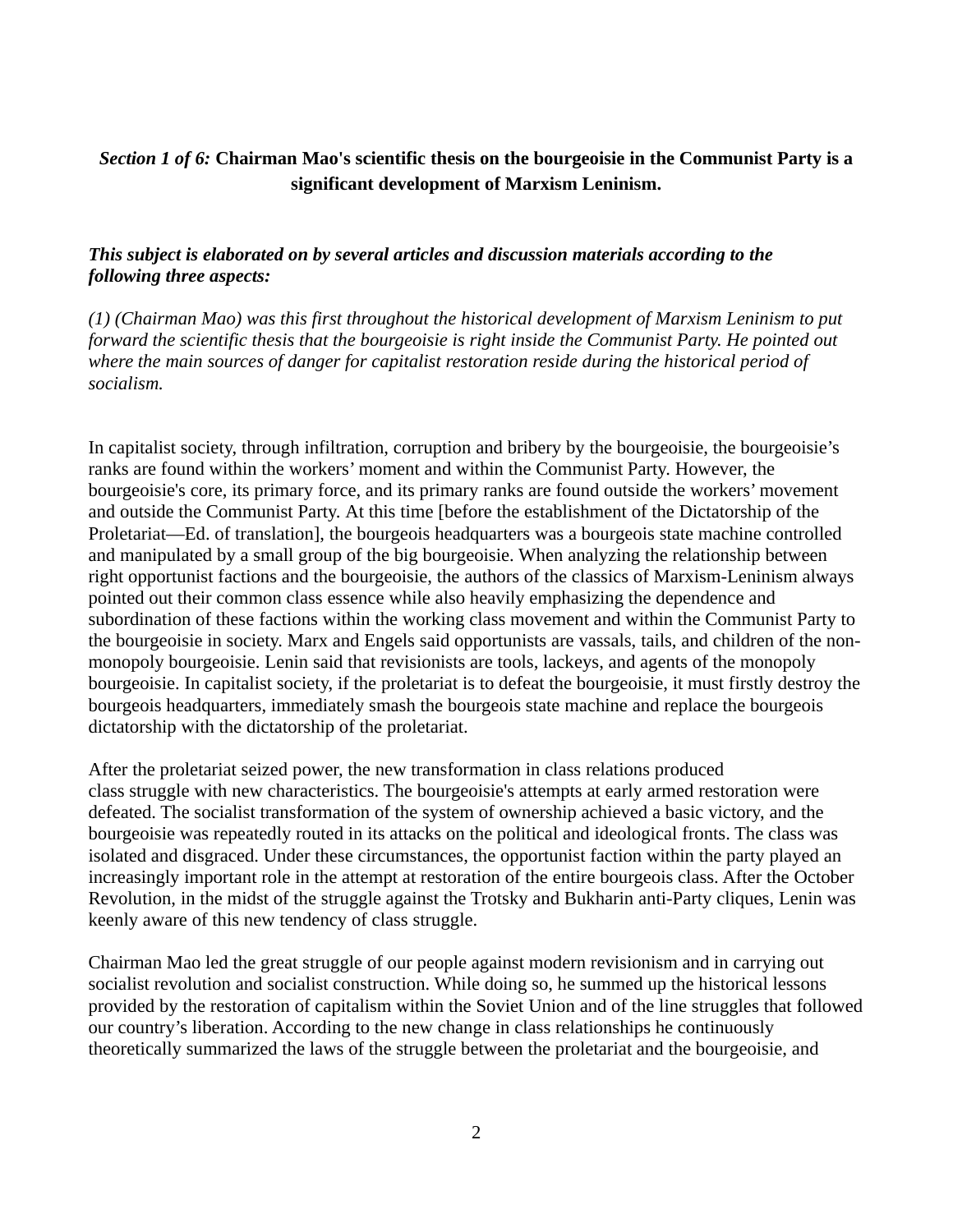profoundly revealed the bourgeoisie's new trends. Chairman Mao raised the issue of opposing the capitalist roaders who are in power in the party before the Great Proletarian Cultural Revolution.

In the early days of the Great Proletarian Cultural Revolution, Chairman Mao also pointed out that there existed a bourgeois headquarters within the party, and issued a great call to bombard the headquarters. In his recent important instructions, Chairman Mao said: "**You are making the socialist revolution, and yet don't know where the bourgeoisie is. It is right in the Communist Party those in power taking the capitalist road. The capitalist-roaders are still on the capitalist road**." The capitalist roaders in the party who are in power, the bourgeois headquarters within the party, and the bourgeoisie are right in the Communist Party—these are all new scientific concepts and new scientific theses in Marxist-Leninist theory. These scientific theses further reveal the objective laws of class struggle during the historical stage of socialism. They point out where the main sources of danger for capitalist restoration reside during the historical period of socialism. This is a great advance in the development of Marxism.

*(2) The emergence and existence of the bourgeoisie inside the party during the socialist period has been revealed, as well the class's existing economic foundation and political and ideological roots. This is the first time in the historical development of Marxism that this has happened. It is is a new development in Marxist theory on the bourgeoisie's emergence and conditions of existence.* 

In capitalist society, the economic foundation for the bourgeoisie is the capitalist possession of the means of production. After the proletariat seizes power and basically completes the socialist transformation of the system of ownership, does the bourgeoisie still exist? Marx, Engels and Lenin have clearly pointed out that the existence of bourgeois right is a condition for the existence of class differences. As long as bourgeois right exists, there will be classes and class struggle. At the same time, the brilliant idea was also put forward that bourgeois right serves as the soil and condition for the emergence of a new bourgeoisie. Under new historical conditions, Chairman Mao defended and developed these brilliant thoughts. Chairman Mao said: "**With the socialist revolution they themselves** [i.e. the capitalist roaders—Ed. of translation] c**ome under fire. At the time of the cooperative transformation of agriculture there were people in the Party opposed, and when it came to criticizing bourgeois right, they were resentful**." Here Chairman Mao's instruction profoundly clarifies the relationship between the bourgeoisie and bourgeois right. It explains the economic interests and political outlook of the inner-party bourgeoisie.

An unavoidable inequality exists between the living standards of high party officials on the one hand and the workers and poor and lower-middle peasants on the other. If they do not have a communist worldview, such high officials will degenerate into the bourgeoisie within the party; regard the victory of the revolution as an opportunity for themselves to profit; regard bourgeoisie right as their just dessert; do everything possible to protect the interests of high officials; oppose the continuing revolution under the dictatorship of the proletariat; or oppose restrictions on, or even strive to expand, bourgeoisie right. Clearly, the existence of bourgeois right provides an important economic basis for the formation of the bourgeoisie in the Party.

Chairman Mao also teaches us that due to the existence of bourgeois right, what we are now building is a bourgeois state without capitalists not so different from the old society [It should be remembered that socialism is the transitional stage between capitalism and communism, and therefore elements of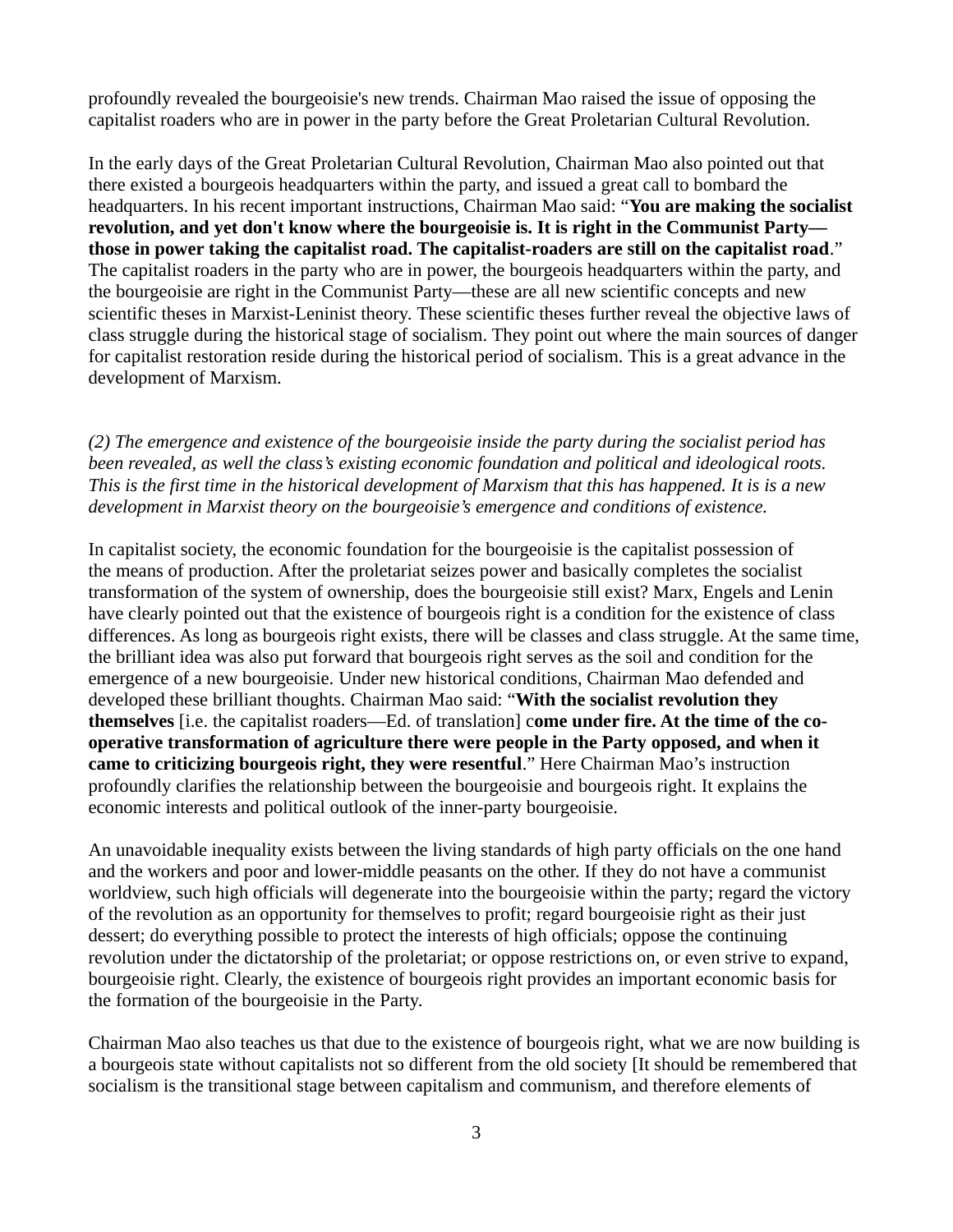capitalism still exist in socialist society—Ed. of Translation]. Therefore, if people like Lin Biao come to power, it will be quite easy for them to rig up the capitalist system. This thus fundamentally answers the important question of why capitalism cannot peacefully grow into socialism, but socialism may peacefully evolve into capitalism.<sup>[1](#page-3-0)</sup>

Analyzing the origin of the bourgeoisie in the Party, Chairman Mao for the first time in the history of Marxism-Leninism pointed out the problem of the development of the bourgeois democrats into capitalist roaders.

On the bourgeois democrats, Marx, Engels and Lenin have pointed out for a long time, "**These gentlemen** … **are chock-full of bourgeois and petty-bourgeois ideas**." and "**within a workers' party they are an adulterating element**" (Circular Letter from Karl Marx and Frederick Engels, September 17-18, 1879).

Lenin said:

**In the course of the bourgeois-democratic revolution a number of elements joined our Party, attracted not by its purely proletarian programme, but chiefly by its gallant and energetic fight for democracy; these elements adopted the revolutionary-democratic slogans of the proletarian party, but without connecting them with the entire struggle of the socialist proletariat as a whole.**

(Lenin's complete works vol. 15, p. 444)

**When such elements thought to foist their "theories", their world outlook, i.e., their shortsighted views, on the workers' party, a split with them became inevitable.** (Lenin's complete works vol. 16, p. 60)

<span id="page-3-0"></span><sup>1</sup> Ed. of translation's note: It is helpful to consult the explanation of this idea in the editor's note contained in the pamphlet Marx, Engels, and Lenin on the Dictatorship of the Proletariat (http:// bannedthought.net/MLM-Theory/State-DoP/Marx-Engels-Lenin-

OnTheDictatorshipOfTheProletariat-1975-sm.pdf), published by the Peking Foreign Language Press in 1975: "Chairman Mao said: Why did Lenin speak of exercising dictatorship over the bourgeoisie? It is essential to get this question clear. Lack of clarity on the question will lead to revisionism. This should be made known to the whole nation. Speaking of the socialist system, Chairman Mao said: In a word, China is a socialist country. Before liberation she was much the same as a capitalist country. Even now she practices an eight-grade wage system, distribution according to work and exchange through money, and in all this differs very little from the old society. What is different is that the system of ownership has been changed. Chairman Mao pointed out: Our country at present practices a commodity system, the wage system is unequal, too, as in the eight-grade wage scale, and so forth. Under the dictatorship of the proletariat such things can only be restricted. Therefore, if people like Lin Piao [Lin Biao] come to power, it will be quite easy for them to rig up the capitalist system. That is why we should do more reading of Marxist-Leninist works. Chairman Mao also pointed out: Lenin said that 'small production engenders capitalism and the bourgeoisie continuously, daily, hourly, spontaneously, and on a mass scale.' They are also engendered among a part of the working class and of the Party membership. Both within the ranks of the proletariat and among the personnel of state and other organs there are people who take to the bourgeois style of life."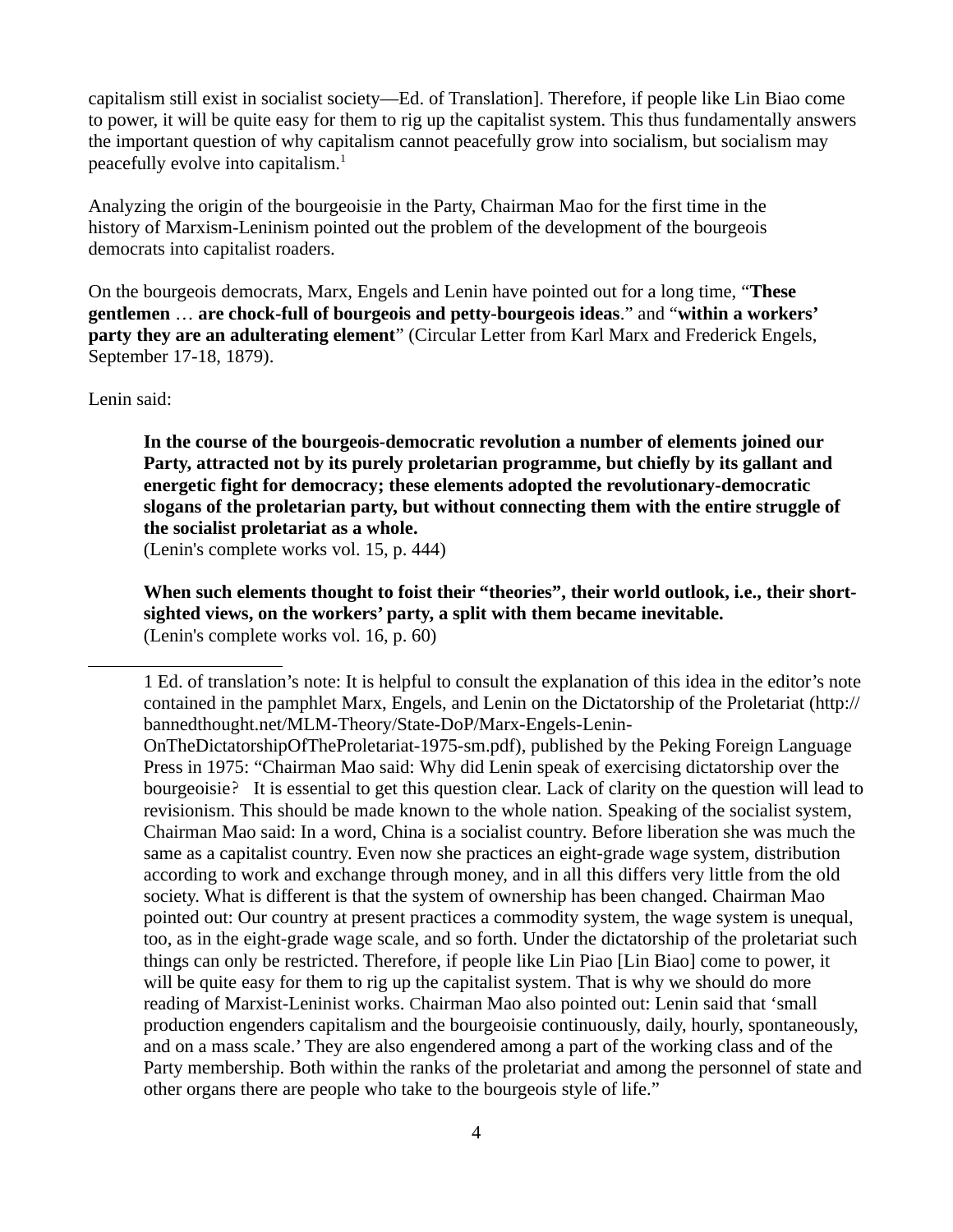Under new historical conditions, Chairman Mao has elaborated on these brilliant ideas. He points out that after the proletariat gained political power, the proletarian party became the ruling party. At this stage if there are those in the bourgeois democratic camp who persist in maintaining a bourgeois worldview with their thoughts remaining in the stage of democratic revolution, they will transform from fellow travelers of the democratic revolution into the opposition of the socialist revolution. They will do this in order to protect the interests of high officials and oppose the socialist revolution. They will degenerate, turning into the target of the revolution and becoming capitalist roaders. This brilliant thought of Chairman Mao's constitutes a great development of Marxism-Leninism. It has great practical significance and far-reaching historical significance.

## *(3) Chairman Mao's wise assertion that the bourgeoisie is right inside the Party is a major development of the theory of the dictatorship of the proletariat.*

At the same time as the economic basis for their existence remains unchanged, the forms of the nonmonopoly, monopoly, and socialist period inner-party bourgeoisie are in fact constantly changing. Although the class opposition between the bourgeoisie and the proletariat has not changed, the specific form of this opposition is constantly changing. Opportunists and revisionists take advantage of these non-intrinsic changes to engage in political opportunism. They constantly concoct falsehoods claiming that the bourgeoisie is disappearing on its own, or that it has already been eliminated. They thus endeavor to prevent the proletariat and the laboring people from seeing clearly where the bourgeoisie is, and provide cover for the bourgeoisie in its attacks on the proletariat.

In the course of leading the struggle of the proletariat and the laboring people against the bourgeoisie, the guides of the proletarian revolution constantly smash all kinds of strange theories put forward by opportunists and revisionists that provide cover for the bourgeoisie. They constantly resolve questions on how to identify the bourgeoisie, and where to find the bourgeoisie. They do so in every important historical stage, according to new changes in class relations, and according to the new characteristics of the class struggle. They formulate a theory, line and strategy for the proletariat's victory over the bourgeoisie.

The epoch contributions of Marx and Engels primarily reside in the following. They used the world outlook of dialectical materialism to study the capitalist mode of production. They created the theory of surplus value, revealing the secrets of capitalist exploitation. They exposed the non-monopoly bourgeoisie within the third estate and within the palace's so-called "kingdom of human nature." They organized and led the struggle of the proletariat against the bourgeoisie, putting forth the conclusion that class struggle will inevitably lead to the dictatorship of the proletariat. They pointed out that the elimination of classes is a path through which history must travel.

Lenin's achievements mainly lie in the following. He analyzed the basic characteristics of imperialism, pointing out that imperialism is the highest stage of capitalism, that state monopolies are nothing but collective capitalism, and that the monopoly bourgeoisie oppresses and exploits the proletariat and the working people more insanely and cruelly than the non-monopoly bourgeoisie. He exposed the monopoly bourgeoisie within the so-called "community of nations," and "community of nationalities." He pointed out the unprecedented sharpening of the three major contradictions inherent under imperialism, [the contradiction between the proletariat and the bourgeoisie; the contradiction between the oppressed nations and imperialism; and the contradictions among imperialist countries—Ed. of